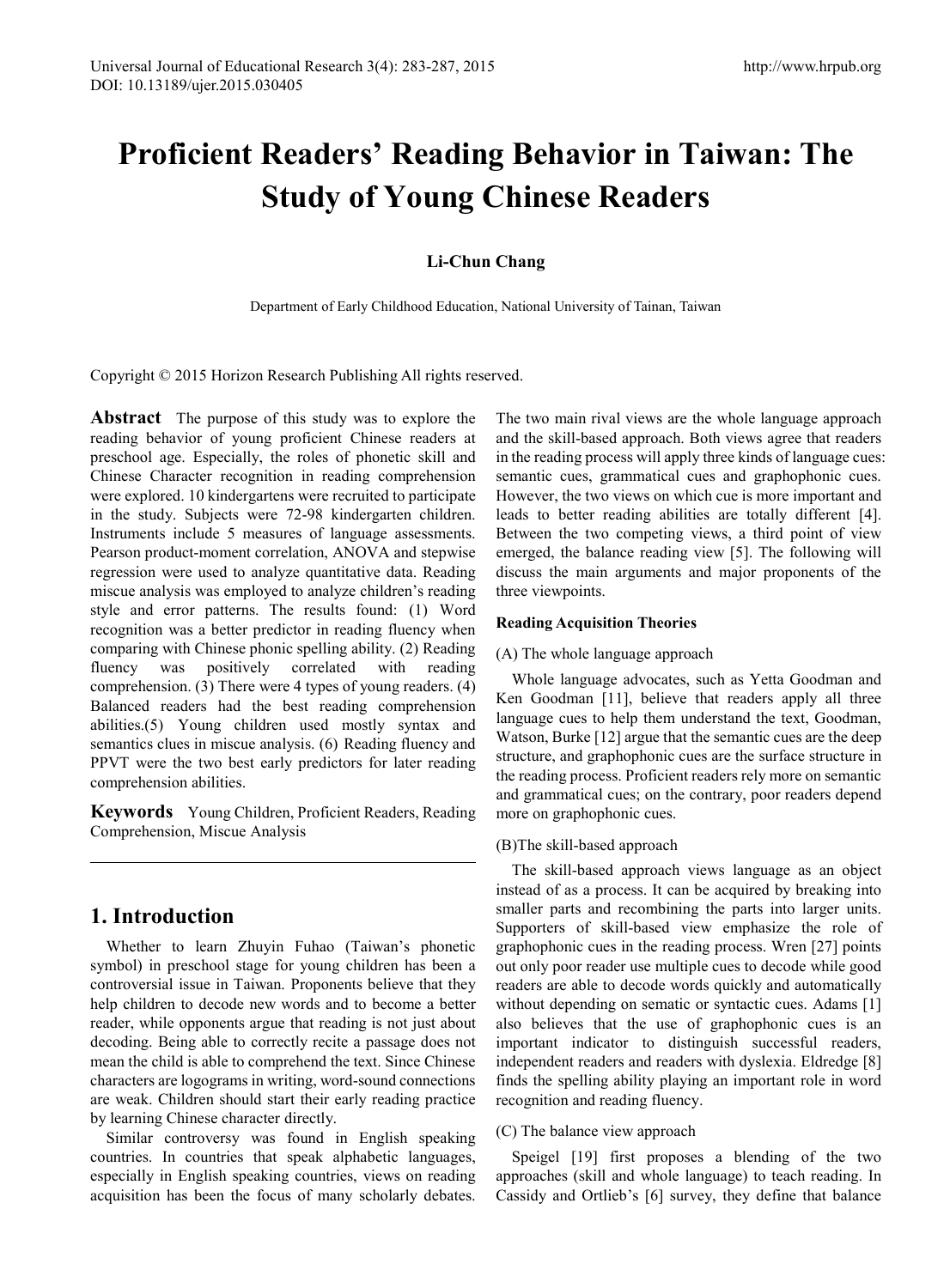reading program as containing elements of skills instruction with high quality of literature. Farrington [7] thinks that young readers should be taught phonics and high frequency words as a priority. However, Farrington [7] also proposes that children need to learn how to tackle new words, especially those that are irregular, by using a range of cuing strategies as to enhance their confidence as readers. Therefore, Farrington [7] do not agree that fixing on a method of teaching is the best, instead that the balanced application of the two methods should be used.

#### **Early Reading behavior Studies and Miscue Analysis**

Research approaches since the 1980s on early reading behaviors can be divided into two categories, one category focuses on the parent-child or teacher-child shared-reading studies. This line of researches focus on the analysis of verbal and non-verbal information reading content [e.g. 3,7,13,14,17,20,24]. Another category of research explores young children's independent reading behaviors and functions [e.g.14,18,20,21]. After 1980s, the focus of researches shifts to analyzing content in order to establish theories of language development. After 1990s, the focus of researches turns to exploring the strategies young readers used during the reading process.

Miscue analysis was first coined by Goodman in 1969. Goodman believes that mistakes made by readers when reading a text are not necessarily bad, instead they are" windows on the reading process [10].The pattern of miscues can be used to analyze the strengths and weaknesses of a reader. From 1969-1996, hundreds of research papers about reading miscues have been published [4]. However, recent studies in the decade focused on young children are very rare. For example, Kabuto [15] investigated a case study on a third grader's reading difficulties and his mother's use of retrospective miscue analysis strategies. Almazrout [2] also conducted a case study by using MRA to explore a third grader who speaks Arabic and English on his bilingual reading behaviors. Only one miscue study was found in Taiwan's published journals, Wang [26] explored a group of third-graders with reading difficulties. The study found reading accuracy has no positive relationship with reading comprehension. Miscue analysis found that "omit" and "close-sound replacement" was used most frequently.

Based on the controversy on the reading approach and scarcity of researches on young Chinese readers' miscue analysis, the purposes of the present study are as follows:

- 1. The study will explore the relationship among phonetic skills, word recognition, reading fluency, correct rate and incorrect words.
- 2. The study will identity young readers' reading strategies, categorize different types of readers and its relationship to reading comprehension.
- 3. The study will analyze miscue patterns of young Chinese readers.
- 4. The study will find out which skills are better predictors for reading comprehension.

# **2. Method**

#### **Participants**

Subjects came from 10 kindergartens in Tainan city, Taiwan. The proficient readers were recommended by their kindergarten teachers. In the first stage, there were 98 kindergarteners, 44 boys and 54 girls. In the second stage, there were 81 kindergarteners, 37 boys and 44 girls. In the third stage, there were 72 kindergarteners, 33 boys and 39 girls. The mean age of participants was 5.7 years old, with ages ranging from 4-6 years old.

#### **Materials**

Five instruments were employed to test different aspects of children's language abilities.

*Chinese Character Recognition Test (Character Recognition)*. This standardized test includes 200 Chinese characters. The ordering of characters depends on word frequency ranged from high to low. In this study, only the first 100 characters were used. Children were asked to circle the characters they knew and the test administer asked the child to read the word sound out. One point was given for one correct pronunciation.

*Zhuyin Fuhao (Taiwan's phonetic symbol) Spelling*  Test(Phonetic Skill). The 10<sup>th</sup> chapter of "The Magic book of Bo Po Mo" was used. One point was given for one correct sound combination.

*Peabody Picture Vocabulary Test-Chinese Version(PPVT).* The Chinese Version PPVT was standardized by Taiwanese researchers using Taiwanese sample to established Taiwanese norm. The Chinese PPVT is used for children aged from 3-12. Form A was used in this study.

*Storybook Read Aloud and Comprehension Test.* Seven storybooks were selected. The principle for selection was based on story structure, with/without Taiwan phonetic symbols, vertical/horizontal word print style. Five comprehension questions were asked immediately after a child finished reading a story.

#### **Procedure**

The study was divided into 3 stages. In the first stage, the research assistant came to the kindergarten to test potential subjects with spelling test and Chinese character recognition test. The assistant invited the child to read his/her favorite picture book. The whole process was audio- and video-taped. Reading fluency, correct rate and incorrect word pronunciation were calculated.

In the second stage, selected subjects considered as early proficient readers were administered with PPVT test, and asked to read four assigned picture books. After reading each book, subjects were immediately asked five comprehension questions. The whole process was also audio-and video-taped. Reading fluency, correct rate, incorrect word pronunciation and comprehension score were calculated.

In the third stage, subjects entered to the second stage were followed four months later. Sample attrition was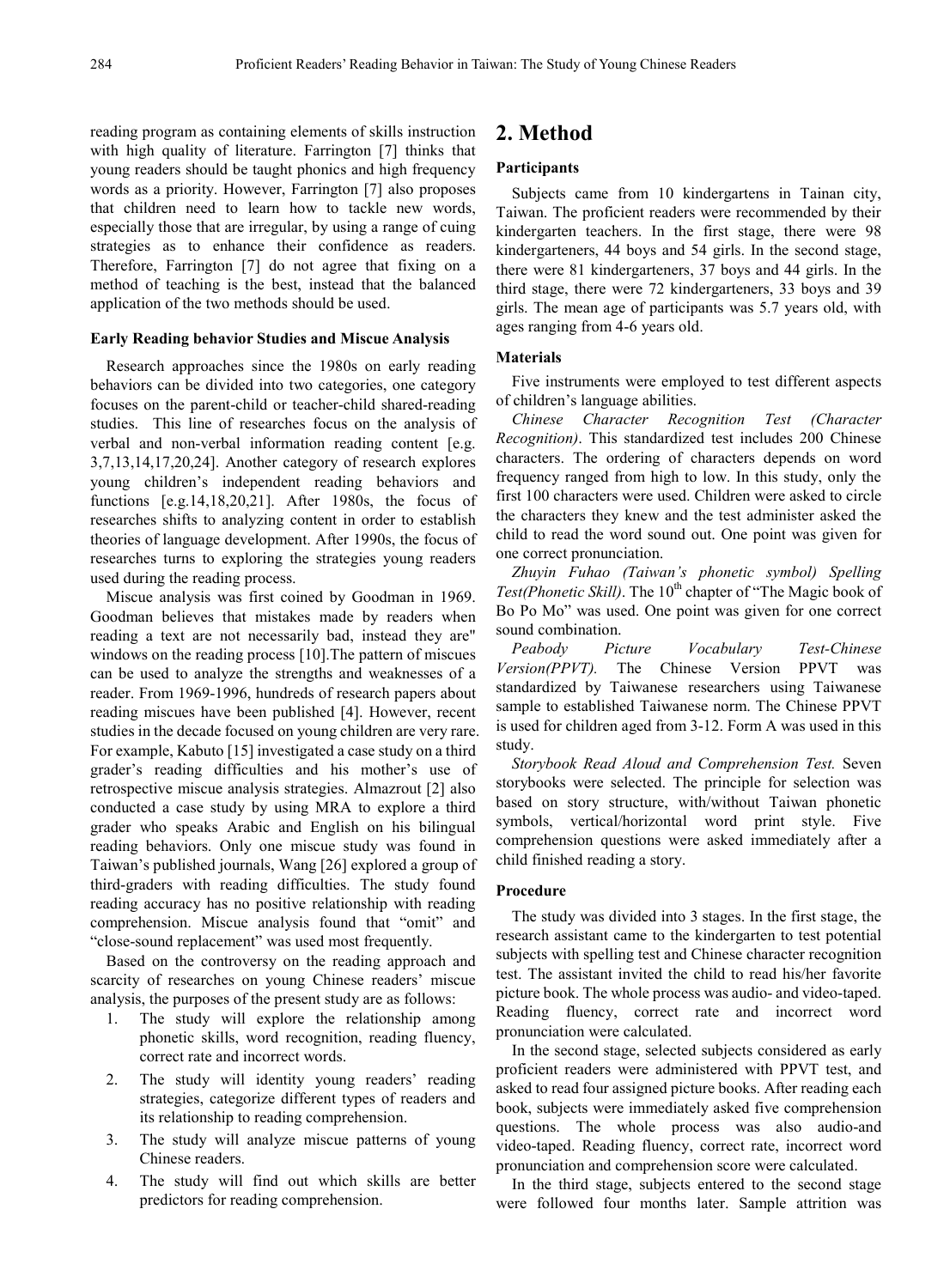inevitable due to transferring to another institution or unwillingness to participate in the study again. Those who entered the third stage were asked to read two picture books and one story without pictures. Again, audio- and video-taping were utilized, and reading fluency, correct rate, incorrect word pronunciation and comprehension scores were calculated.

# **3. Results**

### **The Relationship between Phonetic Skills, Characters Recognition, and Reading Fluency, Correct rate, and Incorrect Word Pronunciation**

Table 1 shows that phonetic skill and character recognition was significantly related  $(r = .270)$ , but the correlation is not high. It is worth to note that characters recognition has moderately significant correlation with reading fluency( $r = .661$ ), but no significant correlation with phonetic skill. Reading accuracy has both significant correlation  $(r = .434, r = .529)$  with phonetic skill and characters recognition, but the correlation value for characters recognition was higher. Incorrect word pronunciation was negatively correlated with phonetic skill, characters recognition, reading fluency and correct rate.

### **The Relationship between Phonetic Skills, Characters Recognition, PPVT, and Reading Comprehension**

Table 2 shows that characters recognition is the best predictor to reading comprehension. Four picture books' reading comprehension was significantly correlated with characters recognition. Only two picture books' phonetic

skill was significantly correlated with reading comprehension and the correlation value is very low. PPVT did not have any prediction power. This result seems to validate the notion that the preschool stage should not place undue emphasis on phonetic learning, but the ability to recognize and read words.

### **Reading Styles and Reading Comprehension**

According to the miscue analysis, the study identified four types of readers: the phonetic symbol reader, the Chinese character reader, the balanced reader and the picture reader. One way ANOVA was conducted to find a significant difference in reading comprehension, and post hoc comparison, Scheffé's method, was employed to compare between groups. The results found that four books had significant differences. The results indicated that balanced readers performed best in reading comprehension, whereas the picture readers had a lowest reading comprehension performance.

#### **Miscue Analysis**

As a logographic writing system, the word-sound connection in Chinese is weak. In this part, only six books were analyzed, because Book 7 was a non-picture book and only a few of the readers were able to complete the task. According to the data collected, the researchers found that graphophonic cues should be divided into graphic cues and phonic cues. Also, the study identified vocabulary cues which were also unique in Chinese language. The results found that young readers used most were syntax and semantic cues (See Table 3) .

**Table 1.** Correlations among skill variables and outcome variables in reading fluency, rate, and incorrect words

|                           |           |          |          | 4        |  |
|---------------------------|-----------|----------|----------|----------|--|
| 1. Phonetic skill         |           |          |          |          |  |
| 2. Characters Recognition | $.270**$  |          |          |          |  |
| 3. Reading fluency        | .156      | $.661**$ |          |          |  |
| 4. correct rate           | $.434**$  | $.529**$ | $.631**$ |          |  |
| 5.incorrect word          | $-.385**$ | $-484**$ | $-592**$ | $-930**$ |  |

**Table 2**. Correlations among skill variables and reading comprehension for 7 books

|                              | Book1   | Book2   | Book3 | Book4    | Book5    | Book6     | Book7   |
|------------------------------|---------|---------|-------|----------|----------|-----------|---------|
| Phonetic skill               | $-.103$ | $-.079$ | 240   | $.297*$  | $.319**$ | 182       | .015    |
| <b>Character Recognition</b> | $-.073$ | $-.029$ | 575** | $.519**$ | $.562**$ | $.330***$ | $-.027$ |
| <b>PPVT</b>                  | 161     | 148     | 196   | $-.151$  | $-173$   | $-.119$   | .136    |
|                              |         |         |       |          |          |           |         |

 $*p<.05$ ,  $*p<.01$ ,  $**p<.001$ 

| Miscue | semantics | syntax | graphic | phonic | vocabulary | Give-up | other |
|--------|-----------|--------|---------|--------|------------|---------|-------|
| Book 1 | 21.40     | 43.41  | 3.04    | 7.09   | 3.36       | 19.03   | 2.67  |
| Book 2 | 22.19     | 37.31  | 1.62    | 14.05  | 3.38       | 18.26   | 3.18  |
| Book 3 | 33.56     | 41.88  | .91     | 9.04   | 1.14       | 14.85   | 1.16  |
| Book 4 | 19.93     | 44.77  | 1.87    | 4.01   | 7.14       | 20.41   | 4.30  |
| Book 5 | 13.20     | 20.37  | 4.80    | 4.75   | 4.25       | 46.48   | 6.09  |
| Book 6 | 14.41     | 29.14  | 4.43    | .66    | 7.80       | 28.28   | 15.74 |

**Table 3.** Miscue percentage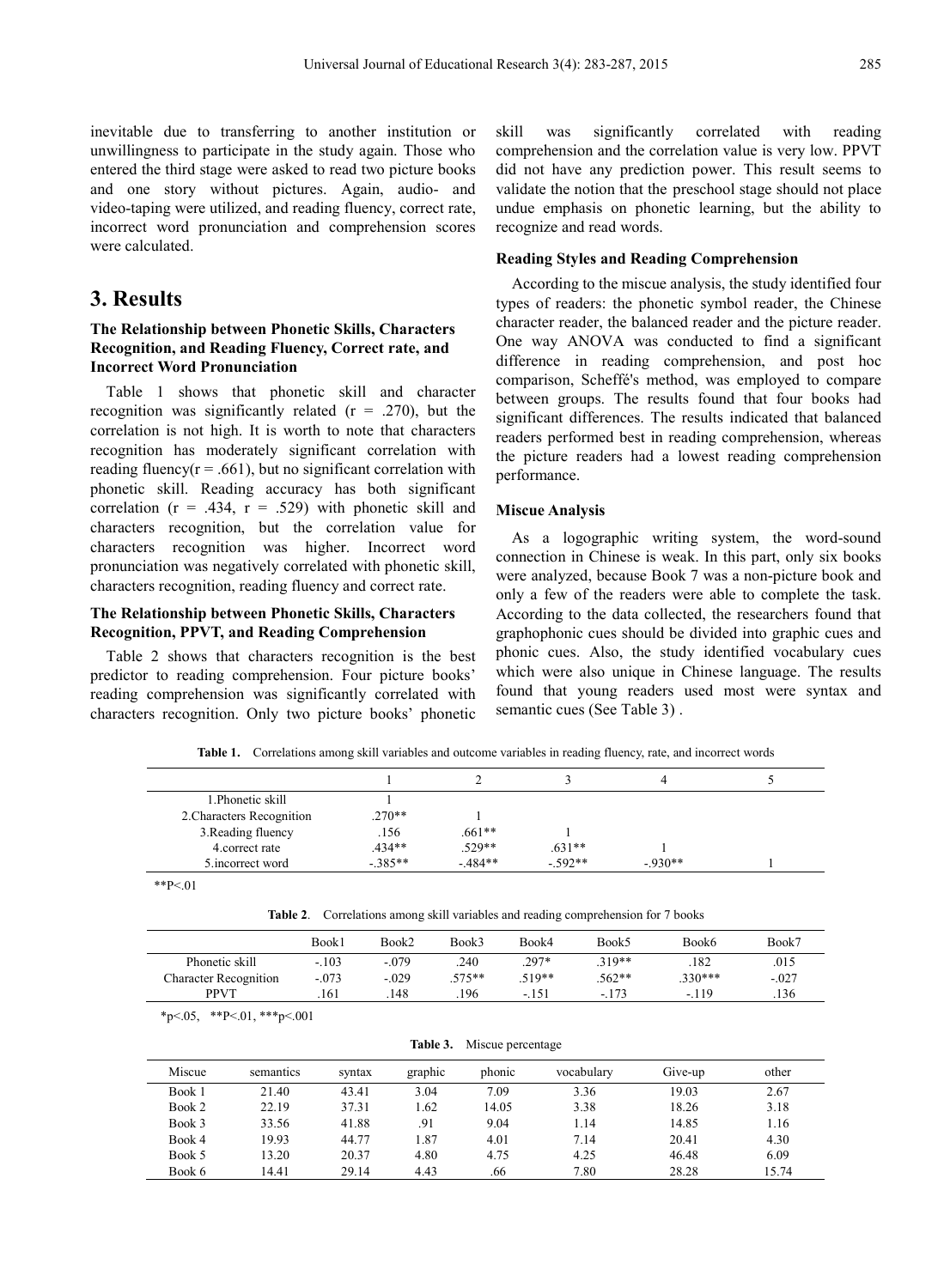|                          | Book 1  | Book2                                                                              | Book 3                       | Book 4    | Book5    | Book6   | Book 7   |
|--------------------------|---------|------------------------------------------------------------------------------------|------------------------------|-----------|----------|---------|----------|
| Reading fluency          | $-.069$ | $-457**$                                                                           | $-.395*$                     | $-385*$   | $.520**$ | $.280*$ | .003     |
| correct rate             | $-.043$ | $-.047$                                                                            | $-.365*$                     | $-335*$   | $436**$  | .053    | .070     |
| incorrect word           | $-.276$ | $-0.662**$                                                                         | $-.502**$                    | $-.555**$ | $-436**$ | $-.195$ | $-074$   |
| Table 5.                 |         | Reading fluency, correct rate, incorrect word and reading comprehension reanalysis |                              |           |          |         |          |
|                          | Book1   | Book2                                                                              | Book3                        | Book4     | Book5    | Book6   | Book7    |
| Reading fluency          | .277    | $.431**$                                                                           | 379*                         | $.452*$   | $.408**$ | $.295*$ | $.440**$ |
| correct rate             | .276    | $-.092$                                                                            | $.250*$                      | $.476*$   | $.374*$  | .037    | $.356*$  |
| incorrect word           | $-276$  | $-.487**$                                                                          | $-.249$                      | $-444**$  | $-.371*$ | $-.171$ | $-349*$  |
|                          |         | Table 6.                                                                           | Stepwise Regression analysis |           |          |         |          |
|                          |         | B                                                                                  |                              | <b>SE</b> | Beta     | t       | p        |
| Model 1 ( $R^{2=344}$ )  |         |                                                                                    |                              |           |          |         |          |
| Reading Fluency          |         | 1.076                                                                              | 2.81                         |           | .587     | 3.832   | .001     |
| Model 2 ( $R^{2=.448}$ ) |         |                                                                                    |                              |           |          |         |          |
| Reading Fluency          |         | 9.63                                                                               | .267                         |           | .525     | 3.607   | .001     |
| <b>PPVT</b>              |         | .028                                                                               |                              | .012      | .329     | 2.258   | .032     |

**Table 4.** Reading fluency, correct rate, incorrect word and reading comprehension analysis

### **The Relationship between Reading Fluency, Correct Rate and Reading Comprehension**

The researchers found a very interesting phenomenon in the study. When the researcher included all types of readers in the analysis, it was found that reading comprehension and reading fluency were significantly negatively correlated (See Table 4). This result discovered that the slower a child reads, the better his/her comprehends. This interpretation is contradictory to what we have known and is inconsistent to related literature results. Therefore, the researcher speculated this confounding result was influenced by including picture readers in the analysis. In the first stage, the selected picture books were easy. Picture readers flipped through the book quickly and were able to understand the story through pictures within a very short time. Thus, the researcher removed the picture reader group and reanalyzed the data. The findings were now consistent with previous interpretations. Six picture books' reading comprehension and reading fluency were significantly positive correlated. It indicated that the faster a child reads, the better he/she comprehend (Table 5). Only Book 1 was not significantly correlated, and this result was attributed to the text style of the book. The book is a postmodern narration. There are two story lines presented simultaneously. This could be quite difficult for children at this age. The reading comprehension score analysis can support this argument. This picture book had the lowest mean comprehension score.

#### **Regression Analysis to Predict Reading Comprehension**

Finally, the research analyzed the extent to which children's phonetic skills, character recognition, the first stage reading fluency, PPVT, and second stage reading score could explain reading comprehension using stepwise multiple regression analysis. The result showed only the first stage reading fluency and vocabulary comprehension entered the prediction equations. The two variables

collectively explained approximately 45% of the variance in reading comprehension. The standardized regression coefficient β value for the two independent variables were .525 ( $p = .001$ ), .329 ( $p = .032$ ), reached a significant level. The β values were positive which indicated that they are positive influences on reading comprehension skills before children entering primary school (See Table 6).

### **4. Discussion**

Based on the above findings, the researcher believed that the results of this study are significant and meaningful in the controversial debate. Over-emphasis on phonetic skills in the preschool stage is not helpful in picture-book reading fluency for young children. Especially, reading fluency is a strong predictor for later reading comprehension. By spending most of time in decoding, the phonetic readers loss their train of thoughts while reading the text. Thus, their phonetic skill becomes an obstruction in comprehending. In addition, the study also found vocabulary comprehension to be a significant predictor in reading comprehension. Therefore, the researcher suggests parents and teachers should spend more time in help preschool children in Chinese character recognition and vocabulary comprehension, instead of focusing on the learning of Zhuyin Fuhao. In other words, parents and teachers should engage in meaningful reading with young children. This view is coincided with the whole language approach.

The study also found that there are four types of readers in the early stage of reading. The balanced readers performed best in reading comprehension. However, this finding was not consistent across all types of text. Therefore, more studies should be conducted to find a more conclusive explanation. Also, many questions emerged from the study. When children get older, will they stick to their early reading strategy or change to another type? What causes the change?